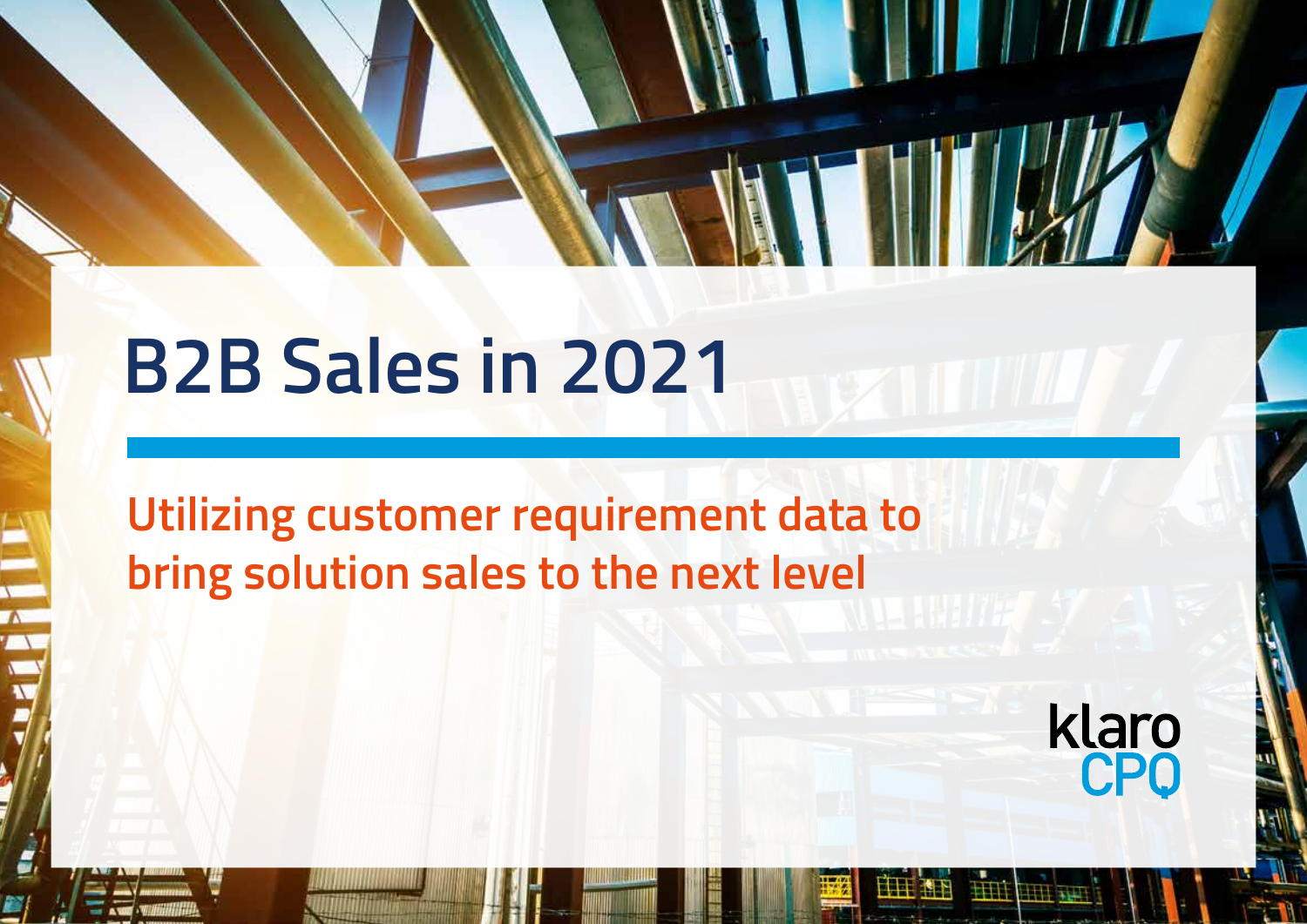

## **Contents**

- **Buyers of the digital age**
- **04 B2B buying is in transformation**
- **Sales digitalization is needed in order to respond the transformation**
- **Enable structured customer requirement data**
- **3 Recommendations from KlaroCPQ**
- **Conclusion**
- **KlaroCPQ**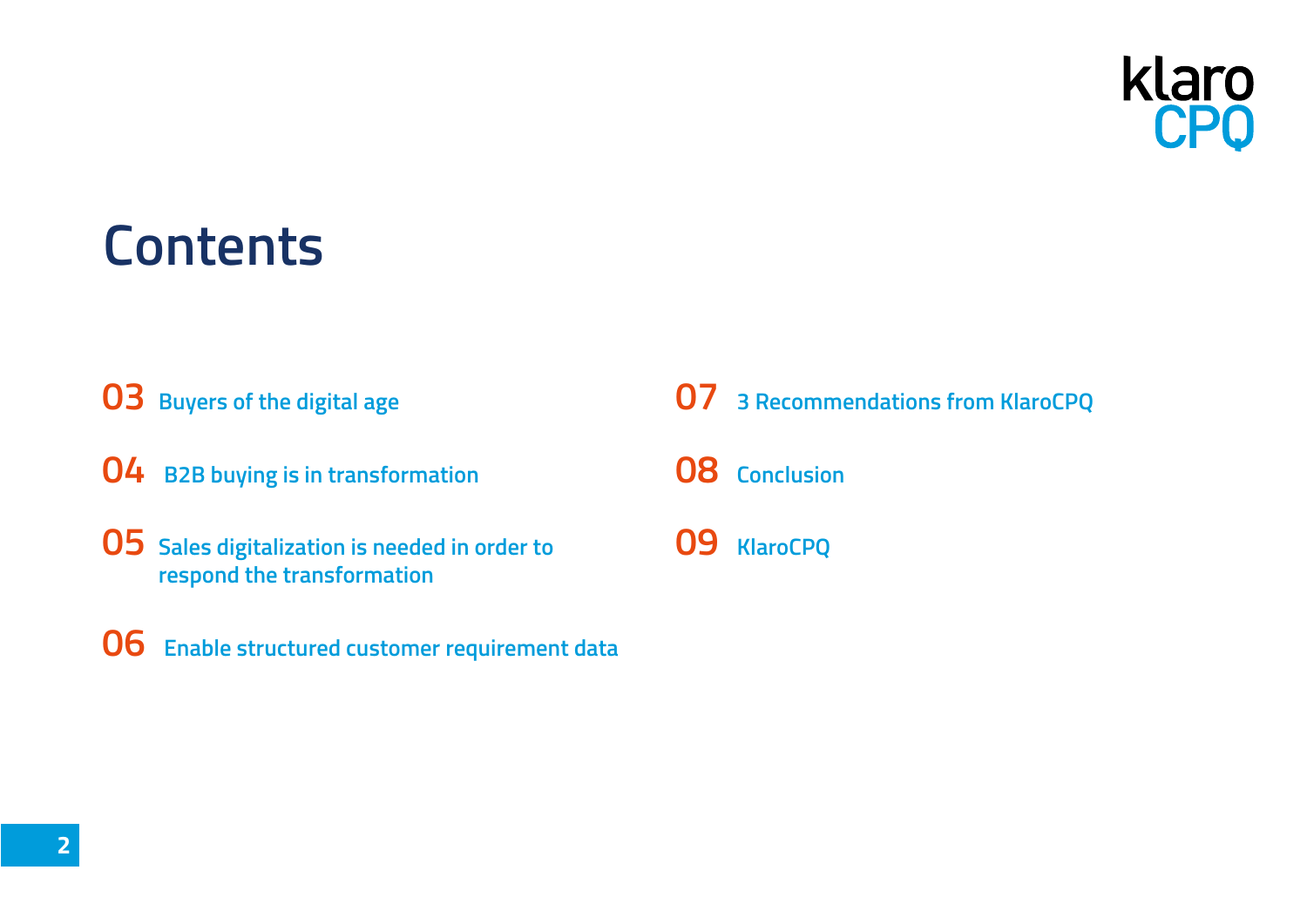# klaro

## **Buyers of the digital age**

**50+%** of buyers are *people of the internet* age who are used to handling things digitally and buying their consumer products and services online.

**17%** of buyers' time is *spent directly with vendors*. This is the total combined amount of time that salespeople get directly with buyers.

**65%** of buyers' time is spent on *independent search for information*. Buyers go to your website, your competitor sites, media sites, discussion forums, their networks, reference clients, etc.

**75%** of buyers got *buyers' remorse* due to *information they received*. This means that buyers' expectations based on received information were different compared to what they think they received with their purchase.

*Quality information* can result in **4,5 times** more buys. Getting quality information during the buying process makes buyers happier even after the purchase.

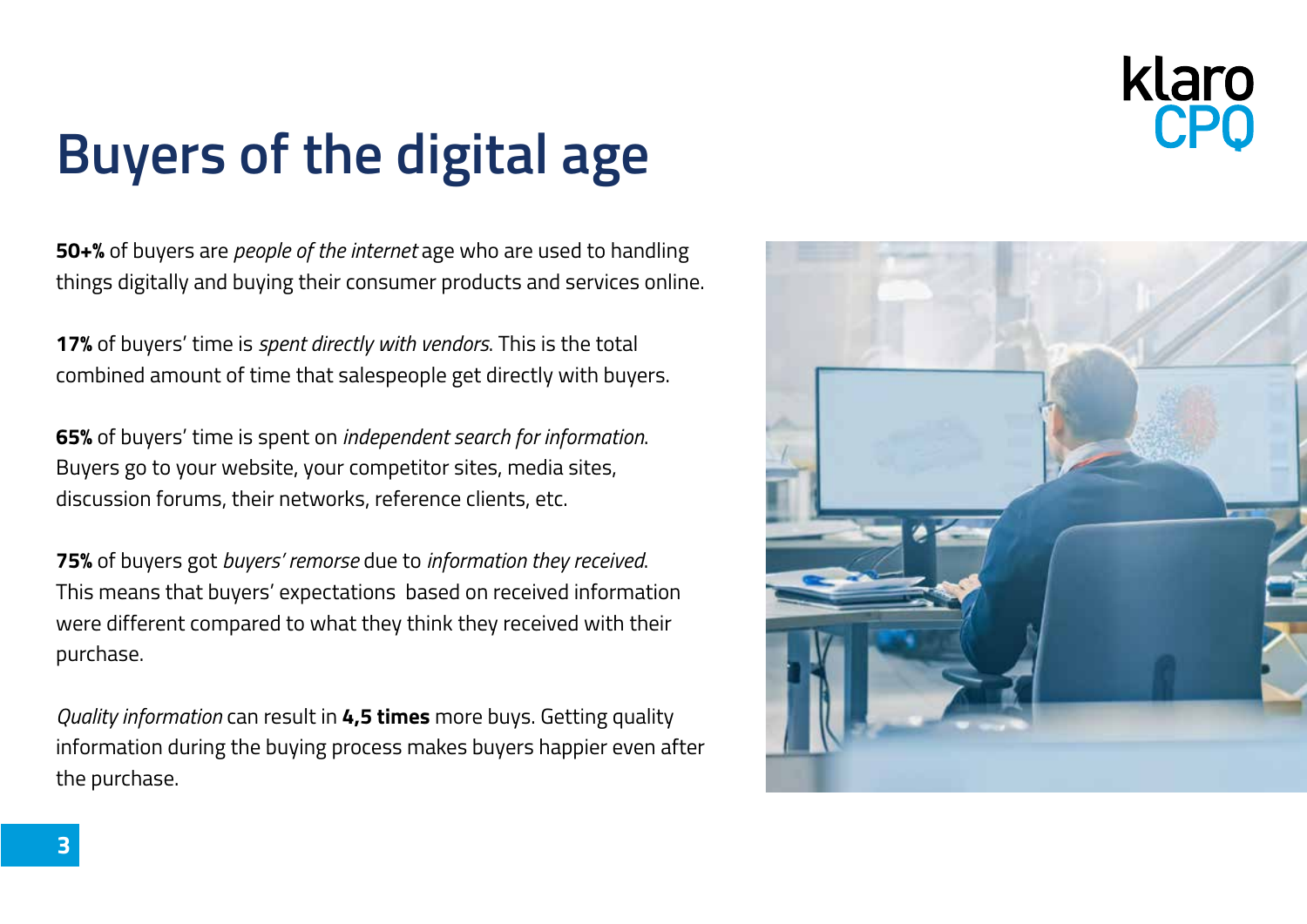

## **B2B buying is in transformation**

#### **Buyers demand high quality information.**

B2B buyers demand more accurate information about possible solutions and their suppliers. Buyers' search for data has become more independent through the internet and various networks.

#### **Buyers want to use multiple channels.**

The nature of contacting has gone from traditional phone calling, emailing and events to a more multichannel approach, similar to that of B2C business.

#### **Buyers demand more value from sales.**

The role of sales has changed in B2B business. Salespeople are getting less time with buyers, and buyers expect to get more value from the salesperson in their talks and meetings.

#### **Purchasing processes are getting more complex.**

Internal B2B buying routines are taking a lot of time and effort as purchasing processes are becoming increasingly complex.

### **More data is generated due to the increased use of technology.**

The amount of data is increasing at a fast pace, and there's a vast amount of data available on solution needs and requirements.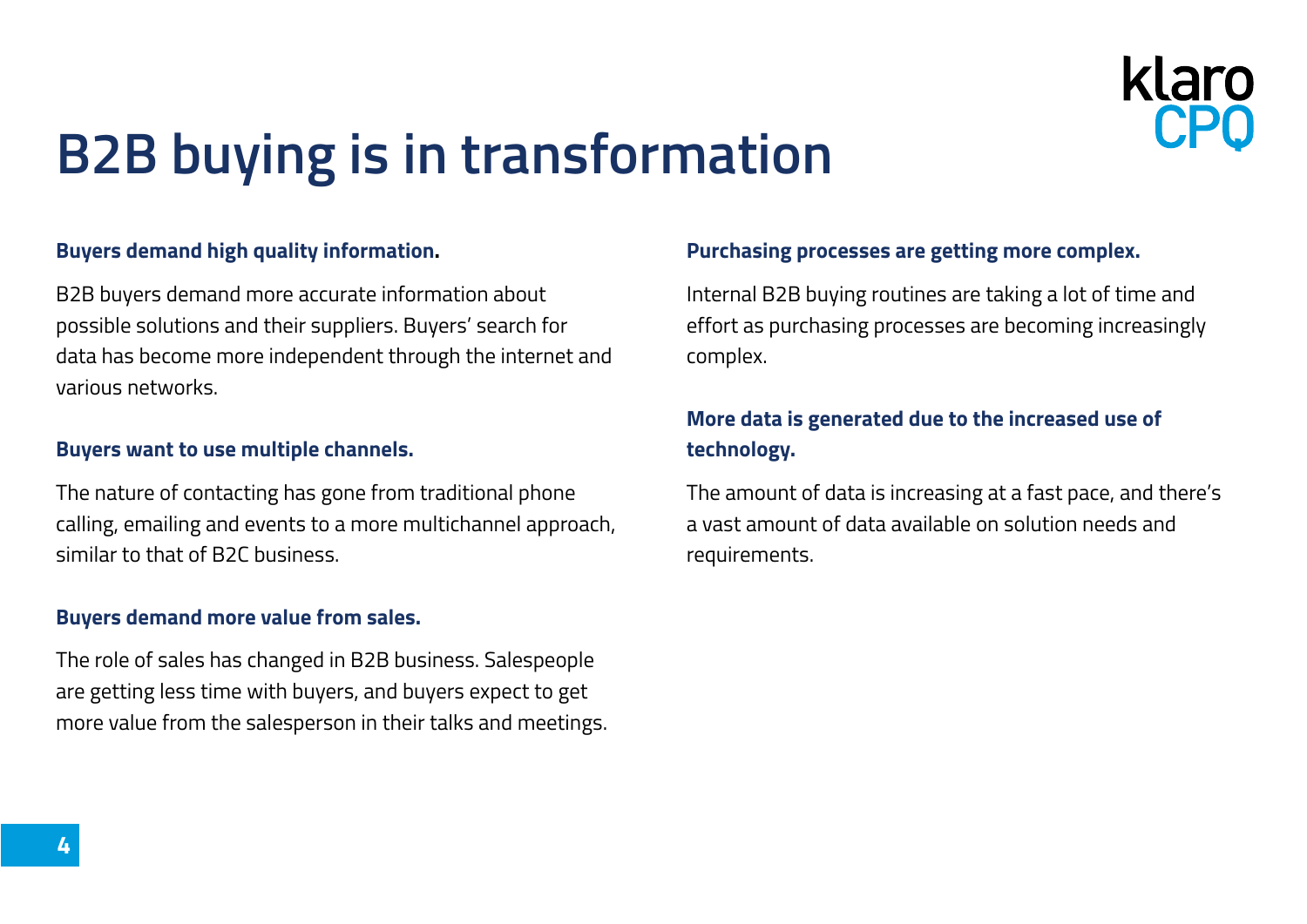## **Sales digitalization is needed in order to respond to the transformation**

**Three ways to digitalize sales:**



#### **BY LEVERAGING NEW TYPES OF INTERACTION**

Sales can leverage new channels where buyers are met and serviced according to their needs, such as chats, service channels, emails, and even the company Facebook or Instagram page.



#### **BY DEVELOPING THE SALES PROCESS**

New sales processes can and should be created. Consider how your sales process can work differently compared to the current situation to better serve buyers.



#### **BY UTILIZING CUSTOMER REQUIREMENT DATA**

Digitalization enables the collection of structured and precise information on buyers' needs, as data is generated in the buying process.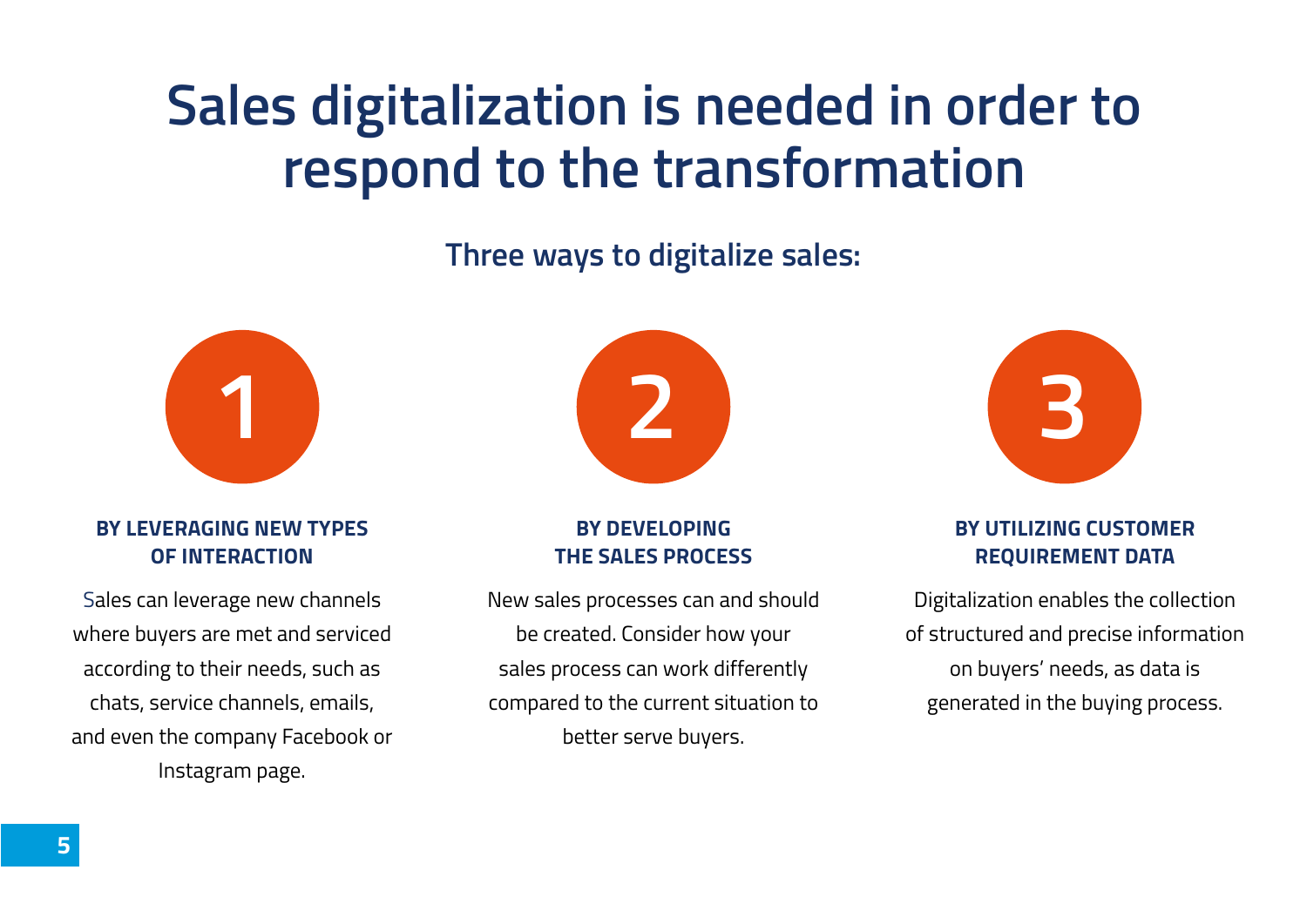## **Enable structured customer requirement data**



## **Having structured customer requirement data enables you to…**

- » Understand your customer requirements in a much more accurate way
- » Provide better solutions that fit the buyer's need
- » Provide more value to the buyer during the buying process
- » Increase the sales person's expertise
- » Save time preparing quotes
- » Automate and systemize data gathering
- » Analyze how well your solutions fit buyer needs and the success of your quotes
- » Lead your sales with accurate data

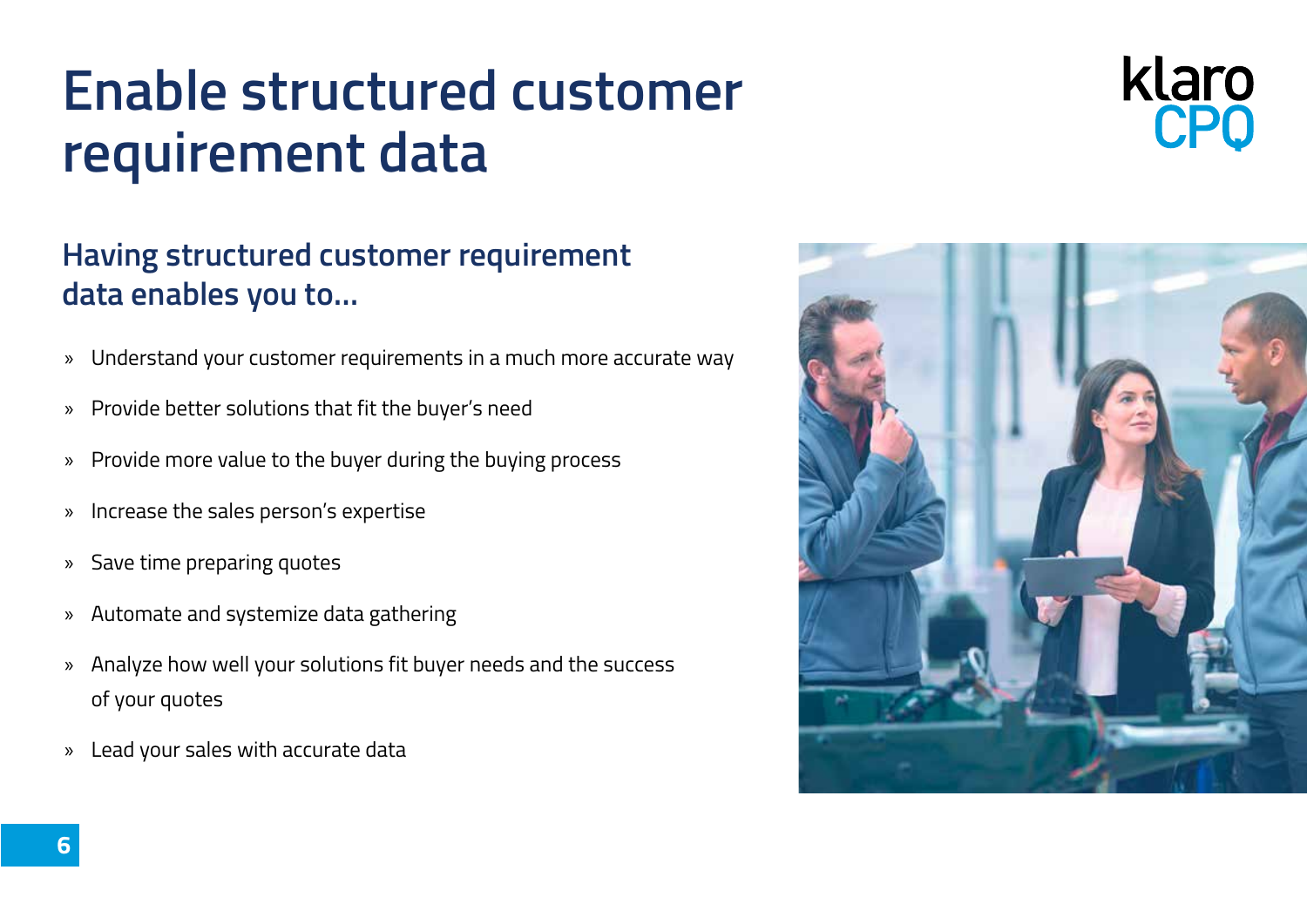## klaro

## **3 Recommendations from KlaroCPQ**



**Create multiple channels** for buyers to enable efficient interaction points and to serve the buyer's work with your sales process.



**Get intelligent tools** to acquire data on buyer's needs and requirements, and information about who they are and how they behave.

**Create one data platform** that enables you to collect and analyze uniform data about your buyers all the way from sales lead state to customer lifecycle services.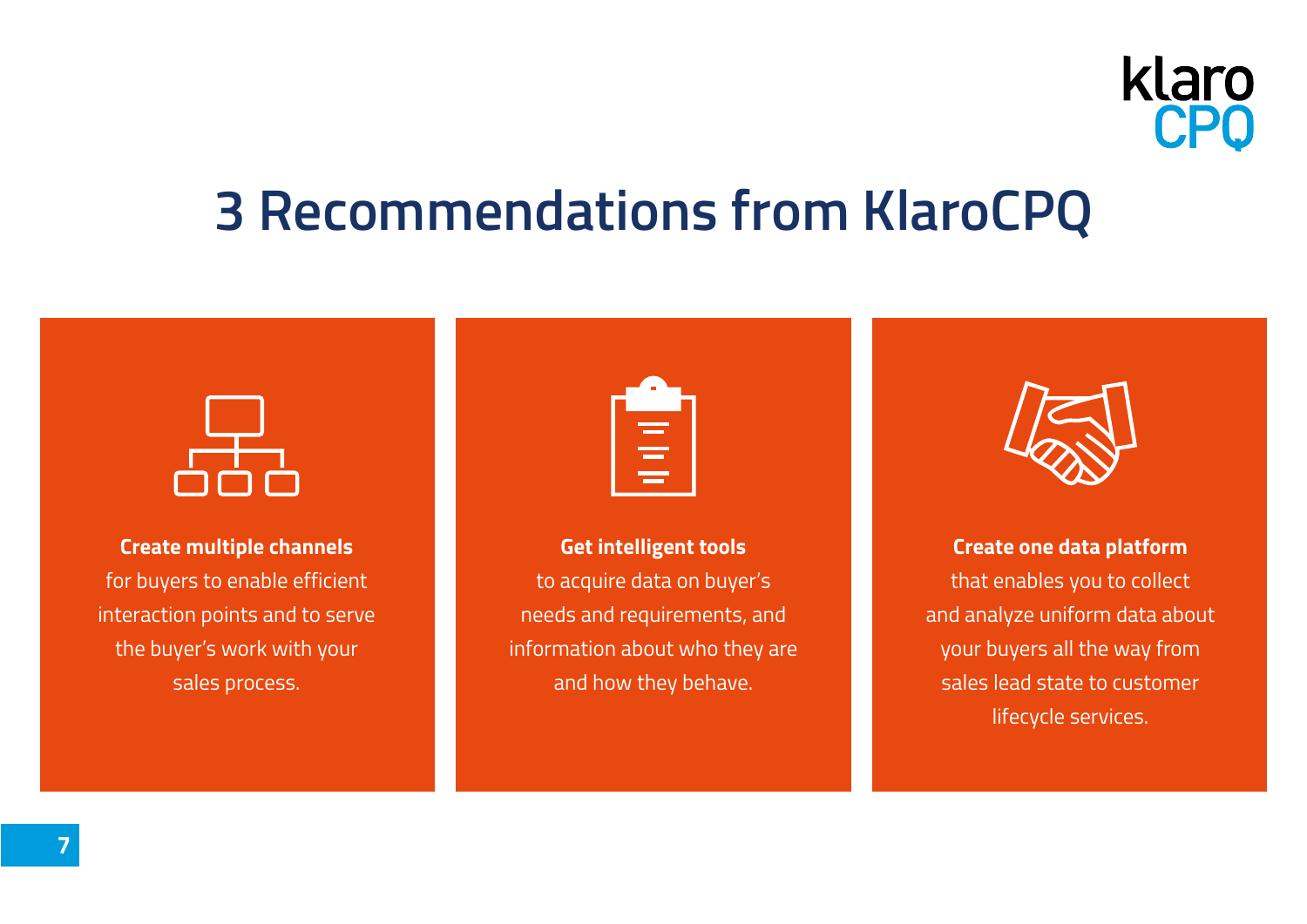# **21 2021**<br>**21 Extending Soles in 2021**<br>**21 Extending Soles processes.**<br>**21 Extending Soles processes. sales in 2021**

**focus on customer requirement data and digitalizing sales processes.**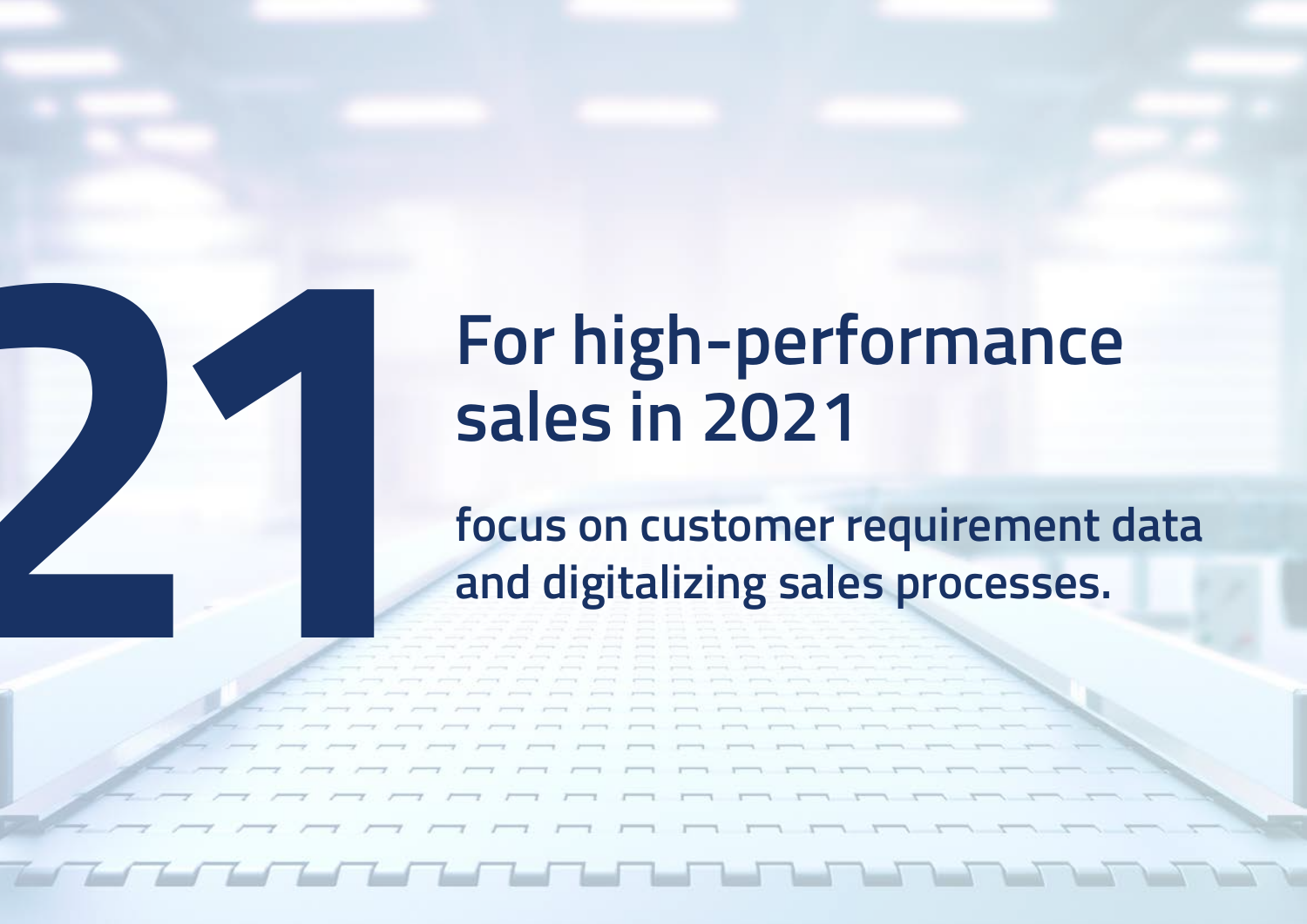KlaroCPQ has been digitalizing sales processes with Finnish industry since 2004. We specialize in complex solutions sales and demanding sales processes. KlaroCPQ's applications are used from customer requirement mapping to contract management and solution lifecycle management processes.

We offer software solutions for the digitalization of sales processes, from new customer acquisition to sales of solution lifecycle services.

**If you want to build a smart sales process for your company, please get in touch with KlaroCPQ!**



**Klaro Technology Oy** 

**Tuomas Koskiniemi** Managing Director

Tel.. +358 40 1766 204 tuomas.koskiniemi@klarocpq.com www.klarocpq.fi/en